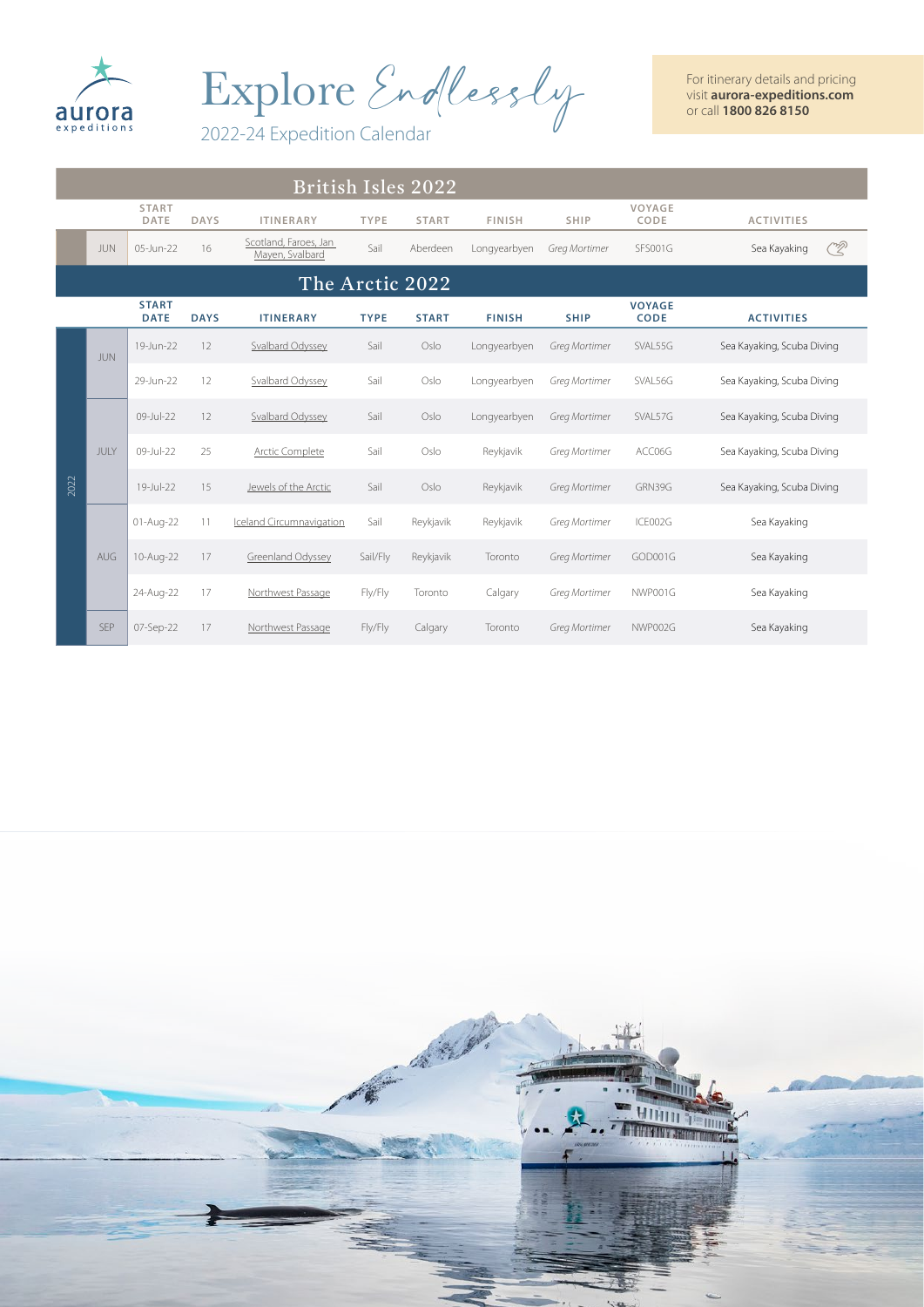

Explore Endlessly

2022-24 Expedition Calendar

| Antarctica 2022/23 |            |                             |             |                                                   |             |              |               |                      |                              |                                                                               |
|--------------------|------------|-----------------------------|-------------|---------------------------------------------------|-------------|--------------|---------------|----------------------|------------------------------|-------------------------------------------------------------------------------|
|                    |            | <b>START</b><br><b>DATE</b> | <b>DAYS</b> | <b>ITINERARY</b>                                  | <b>TYPE</b> | <b>START</b> | <b>FINISH</b> | <b>SHIP</b>          | <b>VOYAGE</b><br><b>CODE</b> | <b>ACTIVITIES</b>                                                             |
|                    | OCT        | 21-Oct-22                   | 19          | South Georgia &<br><b>Antarctic Odyssey</b>       | Sail        | Santiago     | Ushuaia       | Greg Mortimer        | ASG211022G                   | Sea Kayaking, Snowshoeing, Shackleton's<br>Crossing on Skis, Paddling         |
|                    |            | 04-Nov-22                   | 17          | Subantarctic Safari                               | Fly/Sail    | Santiago     | Ushuaia       | Sylvia Earle         | FLK041122S                   | Sea Kayaking, Snorkelling,<br>Shackleton's Crossing on Foot,                  |
|                    |            | 07-Nov-22                   | 12          | Spirit of Antarctica                              | Sail        | Ushuaia      | Ushuaia       | Greg Mortimer        | ANP071122G                   | Sea Kayaking, Camping, Snowshoeing,<br>Ski/Snowboard Touring, Paddling        |
|                    |            | 17-Nov-22                   | 12          | <b>Spirit of Antarctica</b>                       | Sail        | Ushuaia      | Ushuaia       | Greg Mortimer        | ANP171122G                   | Sea Kayaking, Camping, Snowshoeing,<br>Ski/Snowboard Touring, Paddling        |
|                    | <b>NOV</b> | 19-Nov-22                   | 12          | Spirit of Antarctica                              | Sail        | Ushuaia      | Ushuaia       | Sylvia Earle         | ANP191122S                   | Sea Kayaking, Snorkelling,<br>Camping, Snowshoeing, Paddling                  |
| 2022               |            | 27-Nov-22                   | 21          | Falklands, South Georgia<br>& Peninsula           | Sail        | Ushuaia      | Ushuaia       | Greg Mortimer        | FSP271122G                   | Sea Kayaking, Snowshoeing,<br>Alpine Trekking, Paddling                       |
|                    |            | 29-Nov-22                   | 12          | Spirit of Antarctica                              | Sail        | Ushuaia      | Ushuaia       | Sylvia Earle         | ANP291122S                   | Sea Kayaking, Snorkelling,<br>Camping, Snowshoeing, Paddling                  |
|                    |            | 09-Dec-22                   | 12          | Spirit of Antarctica                              | Sail        | Ushuaia      | Ushuaia       | Sylvia Earle         | ANP091222S                   | Sea Kayaking, Snorkelling,<br>Camping, Snowshoeing, Paddling                  |
|                    | <b>DEC</b> | 16-Dec-22                   | 13          | <b>Across the Antarctic</b><br>Circle (Christmas) | Sail        | Ushuaia      | Ushuaia       | Greg Mortimer        | ANC161222G                   | Sea Kayaking, Snorkelling, Camping,<br>Snowshoeing, Alpine Trekking, Paddling |
|                    |            | 19-Dec-22                   | 21          | South Georgia &<br>Antarctic Odyssey              | Sail        | Ushuaia      | Ushuaia       | Sylvia Earle         | ASG191222S                   | Sea Kayaking, Snorkelling,<br>Snowshoeing, Paddling                           |
|                    |            | 27-Dec-22                   | 21          | South Georgia &<br><b>Antarctic Odyssey</b>       | Sail        | Ushuaia      | Ushuaia       | Greg Mortimer        | ASG271222G                   | Sea Kayaking, Snorkelling, Paddling                                           |
|                    |            | 07-Jan-23                   | 13          | <b>Across the Antarctic Circle</b>                | Sail        | Ushuaia      | Ushuaia       | Sylvia Earle         | ANC070123                    | Sea Kayaking, Snorkelling, Paddling                                           |
|                    |            | 15-Jan-23                   | 11          | <b>Antarctic Explorer</b>                         | Sail/Fly    | Ushuaia      | Punta Arenas  | <b>Greg Mortimer</b> | AEP150123G                   | Sea Kayaking, Snorkelling, Paddling                                           |
|                    | JAN        | 18-Jan-23                   | 11          | <b>Antarctic Explorer</b>                         | Sail/Fly    | Ushuaia      | Punta Arenas  | Sylvia Earle         | AEP180123S                   | Sea Kayaking, Snorkelling, Paddling                                           |
|                    |            | 23-Jan-23                   | 12          | <b>Antarctic Explorer</b>                         | Fly/Fly     | Punta Arenas | Punta Arenas  | <b>Greg Mortimer</b> | AEP230123G                   | Sea Kayaking, Snorkelling, Paddling                                           |
|                    |            | 26-Jan-23                   | 12          | <b>Antarctic Explorer</b>                         | Fly/Fly     | Punta Arenas | Punta Arenas  | Sylvia Earle         | AEP260123S                   | Sea Kayaking, Snorkelling, Paddling                                           |
|                    |            | 01-Feb-23                   | 12          | Across the Antarctic Circle                       | Fly/Sail    | Punta Arenas | Ushuaia       | Greg Mortimer        | ANC010223G                   | Sea Kayaking, Snorkelling, Paddling                                           |
| 2023               |            | 04-Feb-23                   | 12          | Wild Antarctica                                   | Fly/Sail    | Punta Arenas | Ushuaia       | Sylvia Earle         | ANW040223S                   | Sea Kayaking, Snorkelling, Paddling                                           |
|                    | FEB        | 11-Feb-23                   | 11          | <b>Antarctic Explorer</b>                         | Sail/Fly    | Ushuaia      | Punta Arenas  | Greg Mortimer        | AEP110223G                   | Sea Kayaking, Snorkelling, Paddling                                           |
|                    |            | 19-Feb-23                   | 12          | <b>Antarctic Explorer</b>                         | Fly/Fly     | Punta Arenas | Punta Arenas  | Greg Mortimer        | AEP190223G                   | Sea Kayaking, Snorkelling, Paddling                                           |
|                    |            | 22-Feb-23                   | 12          | <b>Antarctic Explorer</b>                         | Fly/Fly     | Punta Arenas | Punta Arenas  | Sylvia Earle         | AEP220223S                   | Sea Kayaking, Snorkelling,<br>Scuba Diving, Paddling                          |
|                    |            | 28-Feb-23                   | 12          | <b>Wild Antarctica</b>                            | Fly/Sail    | Punta Arenas | Ushuaia       | Greg Mortimer        | ANW280223G                   | Sea Kayaking, Snorkelling, Paddling                                           |
|                    |            | 03-Mar-23                   | 12          | <b>Antarctic Explorer</b>                         | Fly/Sail    | Punta Arenas | Ushuaia       | Sylvia Earle         | AEP030323S                   | Sea Kayaking, Snorkelling,<br>Scuba Diving, Paddling                          |
|                    | MAR        | 10-Mar-23                   | 21          | South Georgia & Antarctic<br>Odyssey              | Sail        | Ushuaia      | Ushuaia       | Greg Mortimer        | ASG100323G                   | Sea Kayaking, Snorkelling, Paddling                                           |
|                    |            | 13-Mar-23                   | 23          | Antarctica Complete                               | Sail        | Ushuaia      | Ushuaia       | Sylvia Earle         | ACO130323S                   | Sea Kayaking, Snorkelling, Paddling                                           |

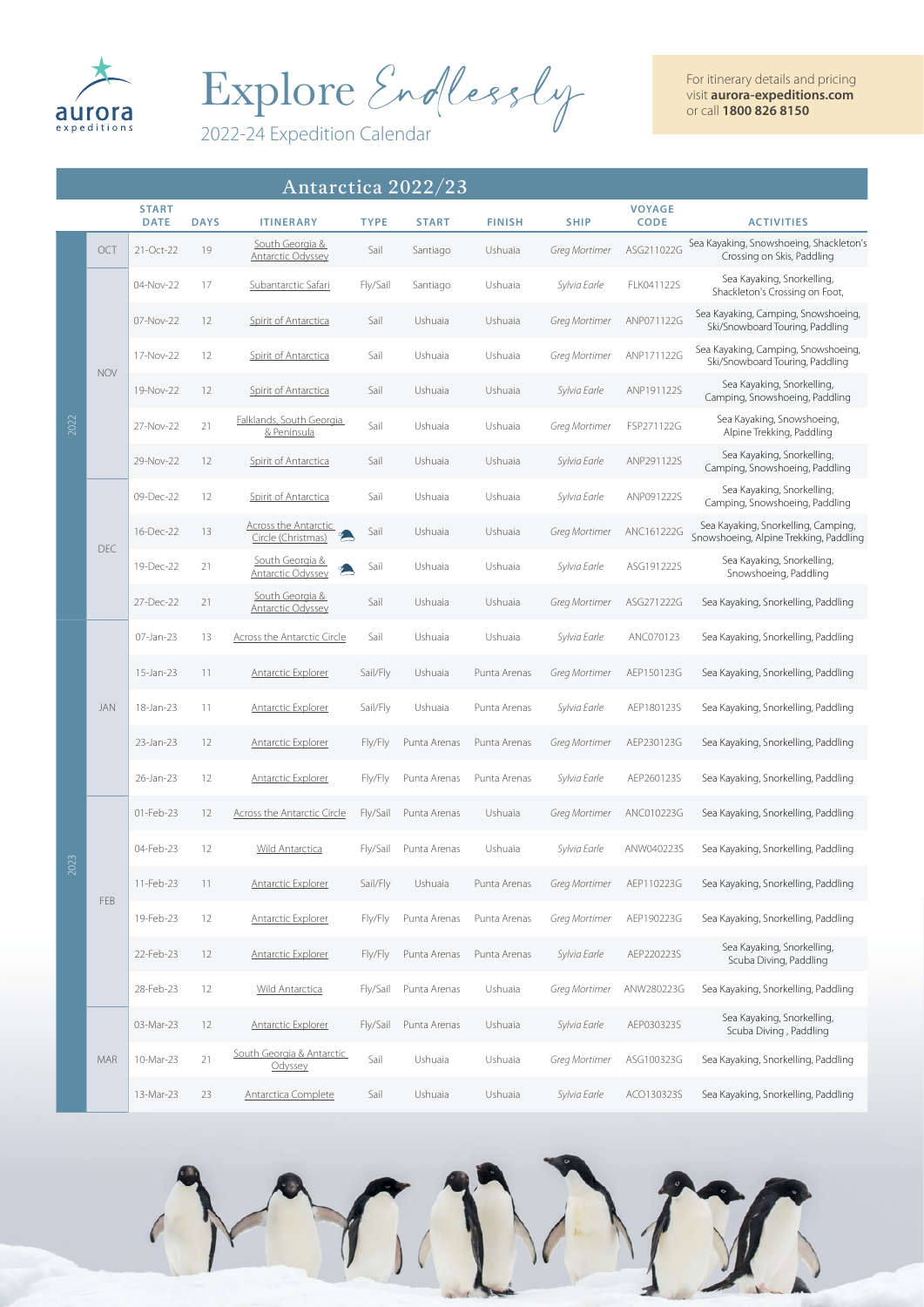

Explore Endlessly

2022-24 Expedition Calendar

|                    | Islands of the Atlantic 2023                                                                                                                                  |                             |             |                                            |             |                        |               |               |                              |                                                                               |  |
|--------------------|---------------------------------------------------------------------------------------------------------------------------------------------------------------|-----------------------------|-------------|--------------------------------------------|-------------|------------------------|---------------|---------------|------------------------------|-------------------------------------------------------------------------------|--|
|                    |                                                                                                                                                               | <b>START</b><br><b>DATE</b> | <b>DAYS</b> | <b>ITINERARY</b>                           | <b>TYPE</b> | <b>START</b>           | <b>FINISH</b> | <b>SHIP</b>   | <b>VOYAGE</b><br><b>CODE</b> | <b>ACTIVITIES</b>                                                             |  |
| 2023               | <b>APR</b>                                                                                                                                                    | 16-Apr-23                   | 15          | Cape Verde, Canary<br>Islands & The Azores | Sail        | Lisbon                 | Lisbon        | Greg Mortimer | CAP001G                      | Sea Kayaking, Paddling,<br>Scuba Diving, Snorkelling                          |  |
| Latin America 2023 |                                                                                                                                                               |                             |             |                                            |             |                        |               |               |                              |                                                                               |  |
|                    |                                                                                                                                                               | <b>START</b><br><b>DATE</b> | <b>DAYS</b> | <b>ITINERARY</b>                           | <b>TYPE</b> | <b>START</b>           | <b>FINISH</b> | <b>SHIP</b>   | <b>VOYAGE</b><br><b>CODE</b> | <b>ACTIVITIES</b>                                                             |  |
| 2023               | APR                                                                                                                                                           | 20-Apr-23                   | 15          | Costa Rica & Panama Canal                  | Sail        | Cartagena de<br>Indias | San José      | Sylvia Earle  | CRP003S                      | Scuba Diving, Paddling, Snorkelling,<br>Stand-up Paddleboarding               |  |
|                    |                                                                                                                                                               |                             |             |                                            |             | The Arctic 2023        |               |               |                              |                                                                               |  |
|                    | <b>START</b><br><b>VOYAGE</b><br><b>CODE</b><br><b>DATE</b><br><b>DAYS</b><br><b>TYPE</b><br><b>START</b><br><b>FINISH</b><br><b>SHIP</b><br><b>ITINERARY</b> |                             |             |                                            |             |                        |               |               |                              | <b>ACTIVITIES</b>                                                             |  |
|                    | <b>MAY</b>                                                                                                                                                    | 16-May-23                   | 15          | <b>Across the Arctic Circle</b>            | Sail        | Aberdeen               | Longyearbyen  | Greg Mortimer | SNS007G                      | Sea Kayaking, Paddling, Scuba Diving,<br>Snorkelling, Stand-up Paddleboarding |  |
|                    |                                                                                                                                                               | 29-May-23                   | 12          | Svalbard Odyssey                           | Sail        | Longyearbyen           | Longyearbyen  | Greg Mortimer | SVL058G                      | Sea Kayaking, Scuba Diving                                                    |  |
|                    |                                                                                                                                                               | 04-Jun-23                   | 11          | <b>Iceland Circumnavigation</b>            | Sail        | Reykjavik              | Reykjavik     | Sylvia Earle  | ICE003S                      | Sea Kayaking, Paddling, Scuba Diving                                          |  |
|                    |                                                                                                                                                               | 08-Jun-23                   | 12          | Svalbard Odyssey                           | Sail        | Longyearbyen           | Longyearbyen  | Greg Mortimer | SVL059G                      | Sea Kayaking, Scuba Diving                                                    |  |
|                    | <b>JUN</b>                                                                                                                                                    | 13-Jun-23                   | 15          | Iceland, Jan Mayen,<br>Svalbard            | Sail        | Reykjavik              | Longyearbyen  | Sylvia Earle  | IJS002S                      | Sea Kayaking                                                                  |  |
|                    |                                                                                                                                                               | 18-Jun-23                   | 15          | Jewels of the Arctic                       | Sail        | Longyearbyen           | Reykjavik     | Greg Mortimer | GRN040G                      | Sea Kayaking, Scuba Diving,<br>Rock Climbing                                  |  |
|                    |                                                                                                                                                               | 26-Jun-23                   | 15          | <b>Svalbard in Depth</b>                   | Sail        | Longyearbyen           | Longyearbyen  | Sylvia Earle  | SVD001S                      | Sea Kayaking                                                                  |  |
| 2023               | JUL                                                                                                                                                           | $01$ -Jul-23                | 24          | <b>Arctic Complete</b>                     | Sail        | Reykjavik              | Longyearbyen  | Greg Mortimer | ACC007G                      | Sea Kayaking, Scuba Diving,<br>Rock Climbing                                  |  |
|                    |                                                                                                                                                               | 09-Jul-23                   | 15          | Jewels of the Arctic                       | Sail        | Longyearbyen           | Reykjavik     | Sylvia Earle  | GRN041S                      | Sea Kayaking, Scuba Diving,<br>Rock Climbing                                  |  |
|                    |                                                                                                                                                               | 23-Jul-23                   | 12          | Svalbard Odyssey                           | Sail        | Longyearbyen           | Longyearbyen  | Greg Mortimer | SVL060G                      | Sea Kayaking                                                                  |  |
|                    |                                                                                                                                                               | 27-Jul-23                   | 17          | Northwest Passage                          | Fly/Fly     | Toronto                | Calgary       | Sylvia Earle  | NWP003S                      | Sea Kayaking                                                                  |  |
|                    |                                                                                                                                                               | 02-Aug-23                   | 15          | Jewels of the Arctic                       | Sail        | Longyearbyen           | Reykjavik     | Greg Mortimer | GRN042G                      | Sea Kayaking, Rock Climbing                                                   |  |
|                    | <b>AUG</b>                                                                                                                                                    | 10-Aug-23                   | 17          | Northwest Passage                          | Fly/Fly     | Calgary                | Toronto       | Sylvia Earle  | NWP004S                      | Sea Kayaking                                                                  |  |
|                    |                                                                                                                                                               | 15-Aug-23                   | 14          | East Greenland Explorer                    | Sail        | Reykjavik              | Reykjavik     | Greg Mortimer | EGL001G                      | Sea Kayaking, Rock Climbing                                                   |  |
|                    |                                                                                                                                                               | 24-Aug-23                   | 30          | Complete Northwest<br>Passage              | Fly/Fly     | Toronto                | Anchorage     | Sylvia Earle  | FNW001S                      | Sea Kayaking                                                                  |  |
|                    | <b>SEP</b>                                                                                                                                                    | 01-Sep-23                   | 22          | Northern Lights Explorer                   | Sail        | Kirkenes               | Bergen        | Greg Mortimer | NLE001G                      | Sea Kayaking, Paddling,<br>Stand-up Paddleboarding                            |  |
|                    |                                                                                                                                                               |                             |             |                                            |             | British Isles 2023     |               |               |                              |                                                                               |  |
|                    |                                                                                                                                                               | <b>START</b><br>DATE        | <b>DAYS</b> | <b>ITINERARY</b>                           | <b>TYPE</b> | <b>START</b>           | <b>FINISH</b> | <b>SHIP</b>   | VOYAGE<br>CODE               | <b>ACTIVITIES</b>                                                             |  |
| 2023               |                                                                                                                                                               | 04-May-23                   | 14          | Jewels of Coastal UK                       | Sail        | London                 | Aberdeen      | Greg Mortimer | UKC001G                      | Sea Kayaking, Paddling, Scuba Diving,<br>Snorkelling, Stand-up Paddleboarding |  |
|                    | MAY                                                                                                                                                           | 17-May-23                   | 17          | Ireland & Scotland<br>Discovery            | Sail        | Dublin                 | Aberdeen      | Sylvia Earle  | ISC001S                      | Sea Kayaking, Paddling, Scuba Diving,<br>Snorkelling, Stand-up Paddleboarding |  |
|                    |                                                                                                                                                               |                             |             |                                            |             |                        |               |               |                              | $\sim x$                                                                      |  |